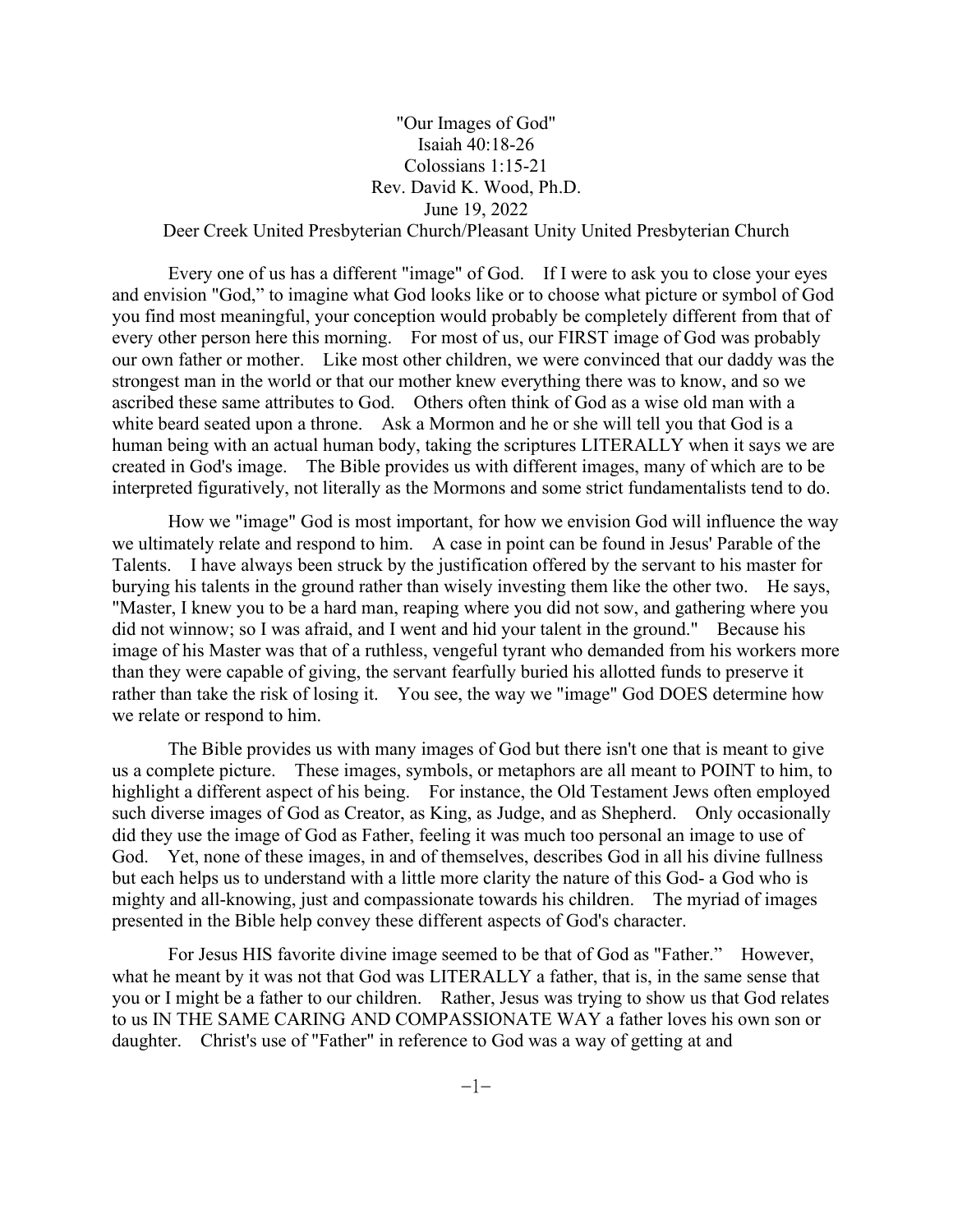understanding the QUALITY of God's relationship to us- not to define in any way the person of God's own self. This bears repeating: God is not literally a parent of any kind but transcends any of the images or metaphors we may use to understand him.

It seems that human beings need SOME image of God in their mind or else it would be very hard to even speak of him. Ancient people made images, not to destroy or degrade religion, but to facilitate in the worship of their gods. Images or idols were constructed to help direct their imagination and concentration in the direction of God, not to serve as a substitute for him. In the same way, WE find such images helpful because they give us something to focus on when we think of the Divine. Otherwise, it becomes very difficult to realize God when God can't be seen. For instance, you will notice that when I lead us in the pastoral prayer, I too address God as "Father." Also, as I have throughout this sermon, I usually employ the masculine pronoun "he" or "him" in reference to God, not because God IS in any way a man or a masculine figure, but to preserve both the distinctive PERSONALNESS and PERSONHOOD of God.

But then again, there are many who can't connect God with the image of a "Father," especially women whose only image of a father is the one who would beat or abuse them sexually when they were children, or who refused to allow them to have any advantages the boys in their family were allowed. For instance, Rose's father was a very stern and demanding German who ruled his family with an iron fist. He made it known to his nine children that he would do everything he could to help put the boys through college but NOT the girls- THEY were expected to find husbands for themselves and assume the traditional role of stay-at-home mom, the one whose primary responsibility was to maintain the home and raise the kids. You can probably understand why it might be so much harder to identify God with Father if this was the only image of Father THEY had ever known.

However, I also believe that one could also use a feminine pronoun like "she" and call God "Mother" and STILL maintain that same kind of intimacy. The fact is that God possesses and exercises both "paternal" AND "maternal" qualities in his relationship to creation. Still, we need to remember that WHATEVER images we use, God is above all such symbols. The Bible tells us that God is eternal, invisible, a spirit without form. In the Old Testament, we read that God intentionally gave his people--the Jews--no visual representation of himself, even refusing to give them his "name." When the Romans conquered Jerusalem in 70 A.D., Rome's general was convinced that they were atheists since they had no statues of their own on display. We are told that as far as God is concerned, we see through a glass darkly, that we know in part and see in part through the images that the scriptures provide us. Thus, such images only serve a very limited, provisional purpose.

Therefore, we need to be CAREFUL about our use of divine images. Yes, they help us to focus our thoughts upon God for whom they represent whether it be a picture, such as the face of Christ, or an item such as a crucifix. But when we begin to affix our gaze upon the IMAGE instead of the one for whom the IMAGE POINTS, when the image or idol becomes as important or moreso than God's own SELF, when that which was meant to HELP and FACILITATE our worship becomes the very OBJECT of our worship and veneration, then we have succumbed to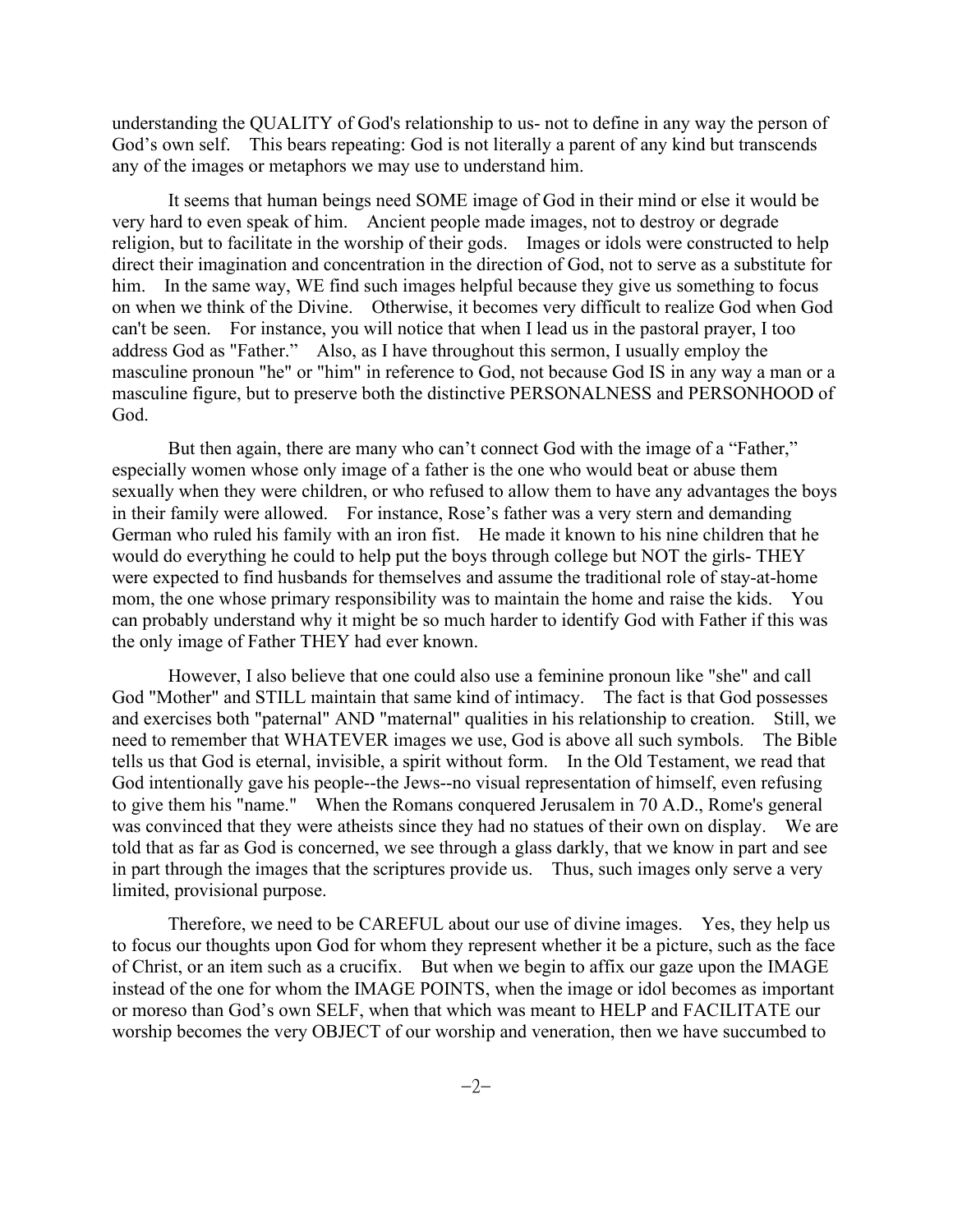idolatry. Thus a painting, a statue, or even a building can become more important than the Lord for whom the church was constructed, and that is idolatrous.

Our Old Testament scripture lesson points to the dangers of all images and idols. When Isaiah wrote these verses, the great Temple had already been destroyed with many of Judah's residents carried off into exile in Babylon. Forced to live in a pagan country, confronted by idols at every turn, they were unable to worship as they had for so many years in their homeland. In their hunger for some sign of God's presence, they were constantly tempted to find such signs in the shrines and idols worshiped by their captors. Isaiah here warns them of the dangers of not just foreign images and idols, but of images and idols in general. By placing their trust in them, idol worship will inevitably corrupt their understanding of God. God will eventually become a kind of human projection--God recreated in the image of man--bearing all the same qualities and deficiencies inherent within us. God would become little more than a glorified human being, an extension of themselves, like the numerous gods of Rome, who not only possessed human form but demonstrated the same kind of selfish, arrogant, vengeful and proud temperament that humans had. Jehovah, on the other hand, declared himself to be the ONE AND ONLY TRUE GOD, one whose ways were not man's ways, nor whose thoughts, man's thoughts. Once God could be contained within an image or idol, then God was no longer God but a human construction, subject to man's own whims and desires, manipulated for whatever ends he wanted. This is why idolatry was so pernicious to the Hebrews.

St. Paul, in the first chapter of his epistle to the Romans, indicts the ancient world for the manner in which their images and idols eventually led to a devaluation of God, reducing God to their own fallen level: "Professing to be wise, they became fools, and exchanged the glory of the incorruptible God for an image in the form of corruptible man and of birds and four-footed animals and crawling creatures" (Rom. 1:22,23). It was for THIS reason that God commanded Israel to never make any graven images of him. No places of worship, no representation, no symbol, no sacrament could contain God. His beauty could not be captured in any beauty of humanity- not in architecture, not in art. No creed can define him nor can any denomination possess him. When, with our limited minds, we think we can, then we have become idolaters.

J.B. Phillips, one of the 20th century's most popular Christian writers, authored a bestseller a number of years ago entitled *Your God Is Too Small* in which he described some of the caricatures and childish images we have of God, images that HINDER rather than help our understanding of who God is. For instance, he describes the common image we possess of God as "resident policeman." For many Christians, God is a police officer who will issue you a summons or send you off to jail for the slightest infraction. Every time their conscience gets pricked, they think that it is God condemning them. For such persons, they look upon God as a stern judge and their relationship with him is characterized by little joy or Christian freedom.

Phillips also describes the image of God as "parental hangover," that is, when God takes on the image of their earthly father (or even mother). As I stated to earlier, many Christians will project the same image they hold of their parents onto God, and that includes their faults and limitations as well. If their mother was harsh or demanding, or if their father was abusive or unreliable, then God takes on those same tragic attributes. As they blame their parents for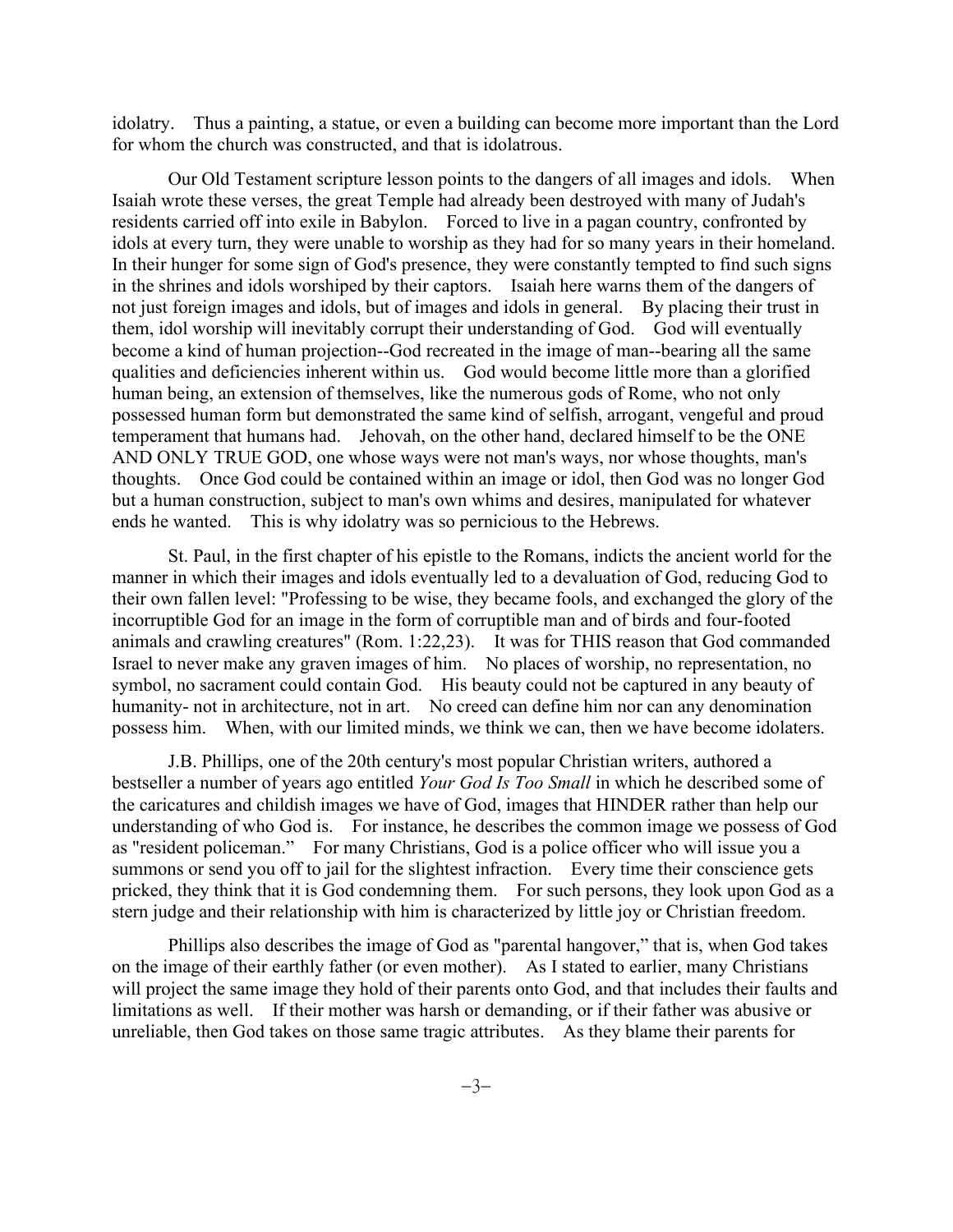everything that has gone wrong for them, they also begin to look upon God as the source of all their problems in life. Such images will inevitably be destructive ones in that person's life.

Then there is the image of God as a "grand old man," the white-headed geriatric seated on his gold throne. This is the god of the old hymns and the King James Bible. Such a god may be thought of as wise and all-knowing, but such an image also conveys the image of a god who is "old-fashioned," a god completely out of touch with many of the problems that afflict our age- problems concerning our addictions, divorce, abuse, or even our sexuality.

There is also the image of God as "pure love," that is, as a saccharine, syrupy, sentimental lover who never judges, never becomes critical, but who just "loves"- everything and everyone. This is the image of Christ as the soft and sentimental savior portrayed in the sugary hymns and pretty religious pictures. This Jesus inspires the clownish flower-child seen in the movie "Godspell" or Christ as the blonde-haired, blue-eyed Tab Hunter look-alike in "The Greatest Story Every Told."

There is still the image of God as "Reason" or "Energy" or "Pure Mind"- the god worshiped by the scientist and philosopher; the image of God as "Nature"- the deity worshiped by the artists and poets; the image of God as the "Nation-State" or "Spirit of Democracy" worshiped by many Americans. There is the image of God as "Capitalist" or Christ as "Businessman," as portrayed in Bruce Barton's famous book *The Man Nobody Knows* published back in the 1920's. There is the popular image of God as "Magician," as the one who will magically take care of all life's problems and needs. There is the image of God as "Motivator and Positive Thinker" who promises to improve one's self-esteem, and last, but not least, the image many have of God as "Philanthropist" whose main goal is to make you wealthy, healthy, and successful.

In truth, we have only been limited by our imagination as to the number or kinds of images have attributed to God. Unfortunately, most of them are projections of our own feelings, wishes, and desires rather than images that God provides for us in his Word- the Bible. The result is that we develop an understanding of God based on our own fantasies, a God fashioned in our OWN image than the image of the One who has called us to worship, love, and serve him.

In our New Testament reading from Colossians, Paul says that amid the many images we have of God, both biblical or imagined, there IS one that expressly reveals the true character and personality of God. Where all others just POINT to God, merely intimating the divine, this one image REVEALS God in all his entirety--his heart, his will, his feelings--the one infallible and perfect image of God, Jesus Christ. In other words, if we could somehow take this infinite, immeasurable Spirit we call God and somehow condense him to human scale and proportion, he would be perfectly represented in the nature, actions, and words of Jesus of Nazareth- the fullness of God in human form, a divine heart with a human face.

But by "likeness" or "image," Paul does not mean Christ bears a mere resemblance or similarity to God. Jesus doesn't just POINT to God like all other images. The Greek word he uses is "eikon" which communicates the idea that Christ participates in and with the nature of